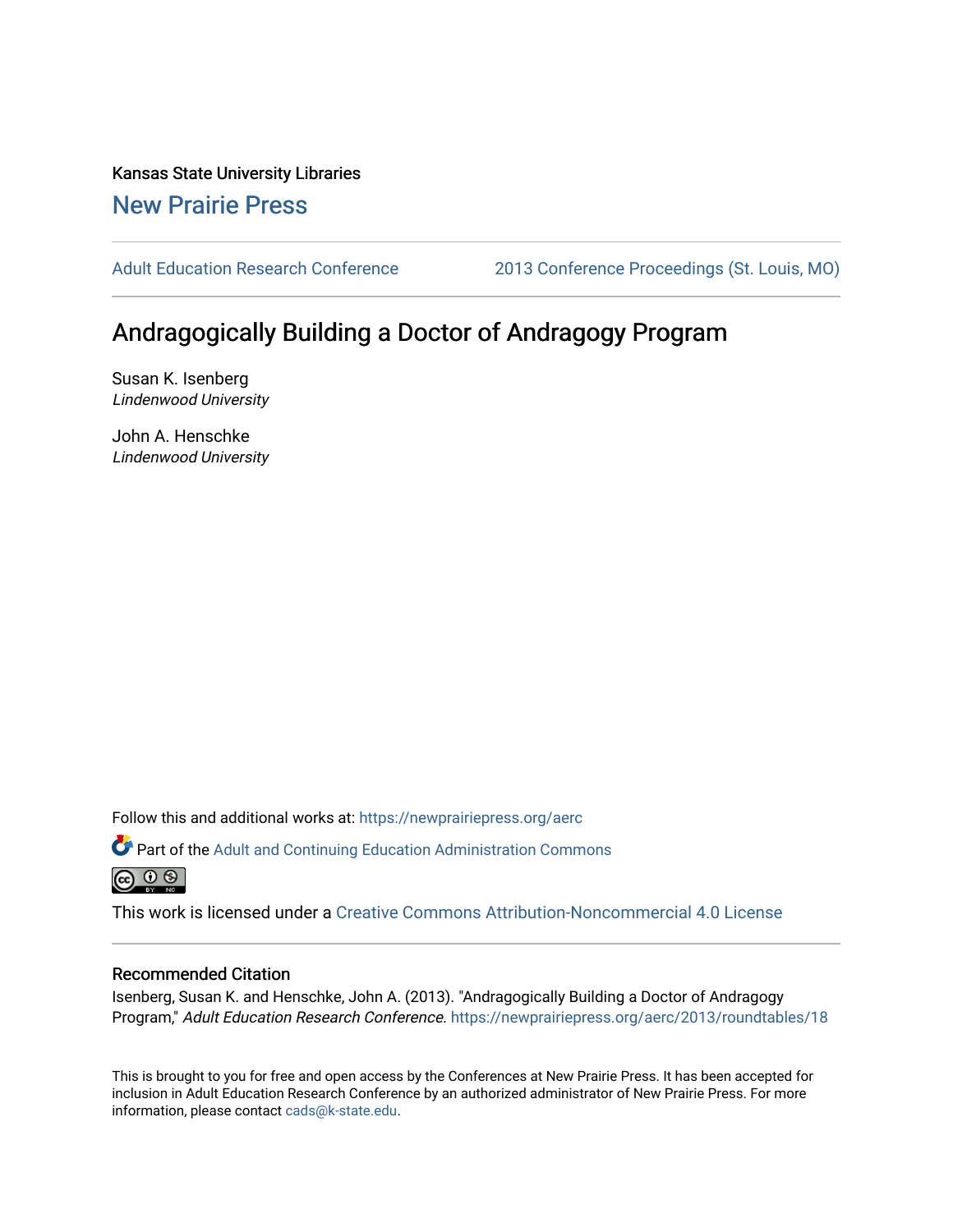### **Andragogically Building a Doctor of Andragogy Program**

Susan K. Isenberg, Lindenwood University, USA John A. Henschke, Lindenwood University, USA

**Abstract:** Developing and implementing a Doctor of Andragogy Program andragogically provides an opportunity to 'think outside the box'. It requires congruency between talking and action. Is this possible to accomplish? Stay tuned.

Developing and implementing new accredited certificate and degree programs at an established university is a difficult undertaking. Faculty members who are expert in the content area usually create new university degree programs. The programs fill a need for a population that requires a degree in a field of study in order to be employable in that field. However, the traditional need for initial employment in the field is not perceived by students or faculty of andragogy. Instead, they appear to seek improvement in their current employment practice. This difference is fundamental and unique to andragogy degrees; therefore, these degrees attract those who are focused on self-improvement rather than employment. Students exemplify and speak of their eagerness for the journey (learning) as well as the destination (degree). In an effort to model the practice – theory connection, students currently taking andragogy courses at a Midwest university within the Instructional Leadership Ed. D. – Andragogy Emphasis Specialty program, are participating in the journey of enhancing the evolution of an independent andragogy doctor of education degree. In addition, since this all began, an online master's degree and a graduate certificate, guided by the two professors of andragogy, are being developed. This helps to exemplify 'in word and deed' that students have a stake in and become very much invested in shaping their andragogy academic study and application.

Typically, the practice of actively involving participants in planning the adult learning process is included in the component parts of a workshop, conference, symposium, or other kinds of adult education programs. However, involving participants/students has not been attempted (as far as we know) in the development of doctoral and master's degrees and a certificate in andragogy. Vigorously engaging participants in each step of the process of developing academic programs may be tested as an example for possibly helping to improve the field of adult and continuing education. This also will provide an opportunity to analyze how this process is being accomplished in a university setting. Changes may be implemented along the way that will help refine andragogy as it is applied to new territory. In this program, participants are invited to be involved in the process each step of the way with andragogy professors providing guidance and oversight in the overall process. This, in essence, blends the actual research, theory, and practice as an inseparable unit.

Foundational theory, research, practice and the two andragogy professors' years of experience are blended to inform the scope of this process (Rachal, 2002; Savicevic, 2008; Glancy & Isenberg, 2011; Isenberg & Titus, 1999; Isenberg & Henschke, 2012; and Knowles, 1990). Table 1 below depicts the connections between the eight processes of andragogy and how these programs are being developed within the framework of each process step. Each item demonstrates the engagement of students, but is not complete as to the things included.

### **Table 1** *Aligning the Eight Process Elements of Andragogy with the Process Elements of*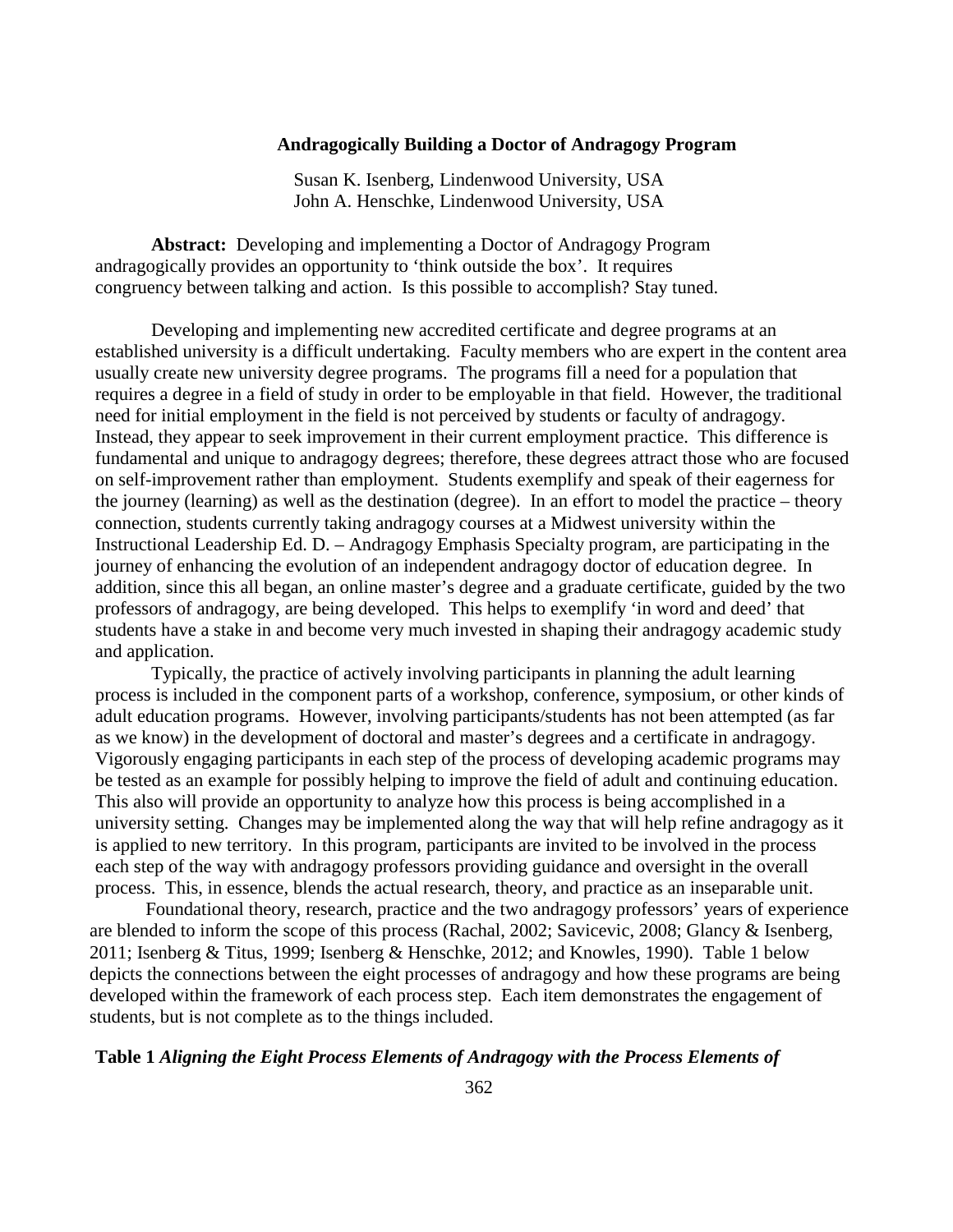|  |  |  |  | <b>Building an Andragogv Ed.D. Program to Demonstrate Theory Application</b> |
|--|--|--|--|------------------------------------------------------------------------------|
|--|--|--|--|------------------------------------------------------------------------------|

| . .<br>- 00                                             |                                                        |  |  |
|---------------------------------------------------------|--------------------------------------------------------|--|--|
| Preparing the learners for what is to come              | Professors communicated vision and weekly mutual       |  |  |
|                                                         | planning meeting approach to all andragogy students    |  |  |
|                                                         | through email and during andragogy courses.            |  |  |
| Setting a climate conducive to adult learning           | Voluntary participation, sitting at round table in     |  |  |
|                                                         | cheery office, drinking coffee, open invitation, open  |  |  |
|                                                         | discussion, and respect for all voices and viewpoints. |  |  |
|                                                         | Creating a sense of place.                             |  |  |
| Involving learners and facilitators in mutual planning  | Timeline sequence of events working backward from      |  |  |
| to foster pro-active learning                           | "go live" deadlines, i.e., planning/co-creating        |  |  |
|                                                         | international University partnerships, and             |  |  |
|                                                         | planning/creating cultural experiences.                |  |  |
| Engaging participants in a process of diagnosing        | Developed Master's and Doctoral Assessment             |  |  |
| their own learning needs                                | Instrument completed by all students in the program.   |  |  |
|                                                         | Sent out survey on Survey Monkey to all andragogy      |  |  |
|                                                         | students to see what courses they would like offered   |  |  |
|                                                         | and in what sequence.                                  |  |  |
| Facilitating the learners in translating their learning | Contract doctoral degrees as short-term goal,          |  |  |
| needs into learning objectives                          | master's online degree, certificate, and free standing |  |  |
|                                                         | doctoral degree as long term goals.                    |  |  |
| Designing a mutually beneficial pattern of learning     | Weekly meetings, development of program and            |  |  |
| experiences                                             | course proposals, market analysis, marketing plan,     |  |  |
|                                                         | webpage planning, conference presentation planning,    |  |  |
|                                                         | research planning, planning and executing              |  |  |
|                                                         | lectures/discussions with "international" partners.    |  |  |
| Collaborating with and allowing adult learners to       | Advocacy and seeking ways around barriers,             |  |  |
| manage and carry out their learning plans               | providing face-to-face experience for interns,         |  |  |
|                                                         | graduate assistants, independent study students, and   |  |  |
|                                                         | international students.                                |  |  |
| Learners and facilitators assessing participant         | Weekly meeting, participant assessment biannually,     |  |  |
| satisfaction and the extent to which participants have  | program standards assessment at start and finish of    |  |  |
| achieved their learning objectives                      | program.                                               |  |  |
|                                                         |                                                        |  |  |

*Note.* Adapted From (Knowles, 1990; Isenberg & Henschke, 2012)

### **References**